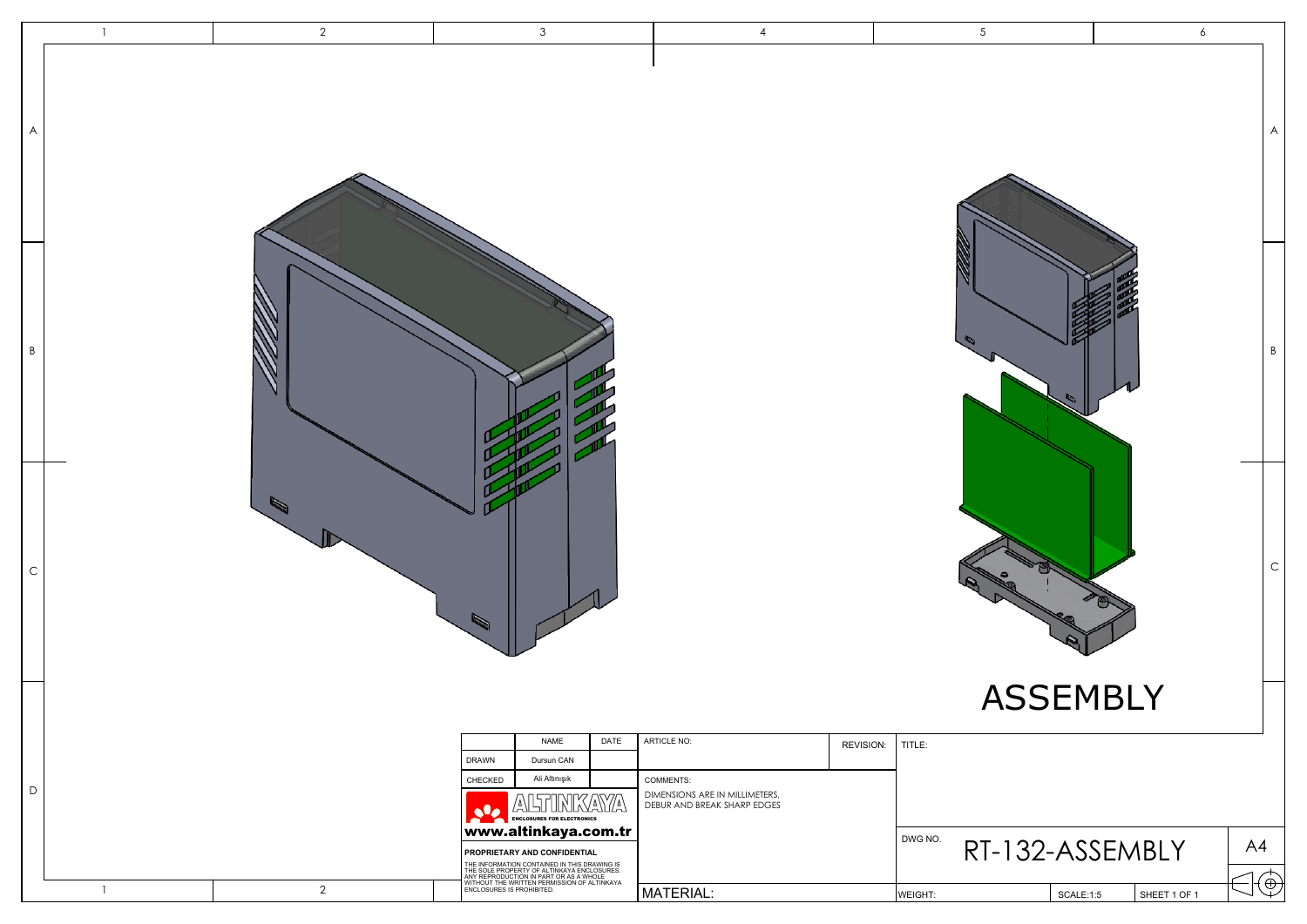

1 3

l d

l c

E

F





4

5

| PROPRIETARY AND CONFIDENTIAL<br>THE INFORMATION CONTAINED IN THIS<br>DRAWING IS THE SOLE PROPERTY OF<br>ALTINKAYA ENCLOSURES. ANY<br>REPRODUCTION IN PART OR AS A WHOLE<br>WITHOUT THE WRITTEN PERMISSION OF<br>ALTINKAYA ENCLOSURES IS PROHIBITED. |               |      |  |  |
|-----------------------------------------------------------------------------------------------------------------------------------------------------------------------------------------------------------------------------------------------------|---------------|------|--|--|
|                                                                                                                                                                                                                                                     | <b>NAME</b>   | DATE |  |  |
| <b>DRAWN</b>                                                                                                                                                                                                                                        | Dursun CAN    |      |  |  |
| CHECKED                                                                                                                                                                                                                                             | Ali Altınışık |      |  |  |
| COMMENTS:                                                                                                                                                                                                                                           |               |      |  |  |
| MATERIAL:                                                                                                                                                                                                                                           |               |      |  |  |
| <b>WEIGHT:</b>                                                                                                                                                                                                                                      |               |      |  |  |

6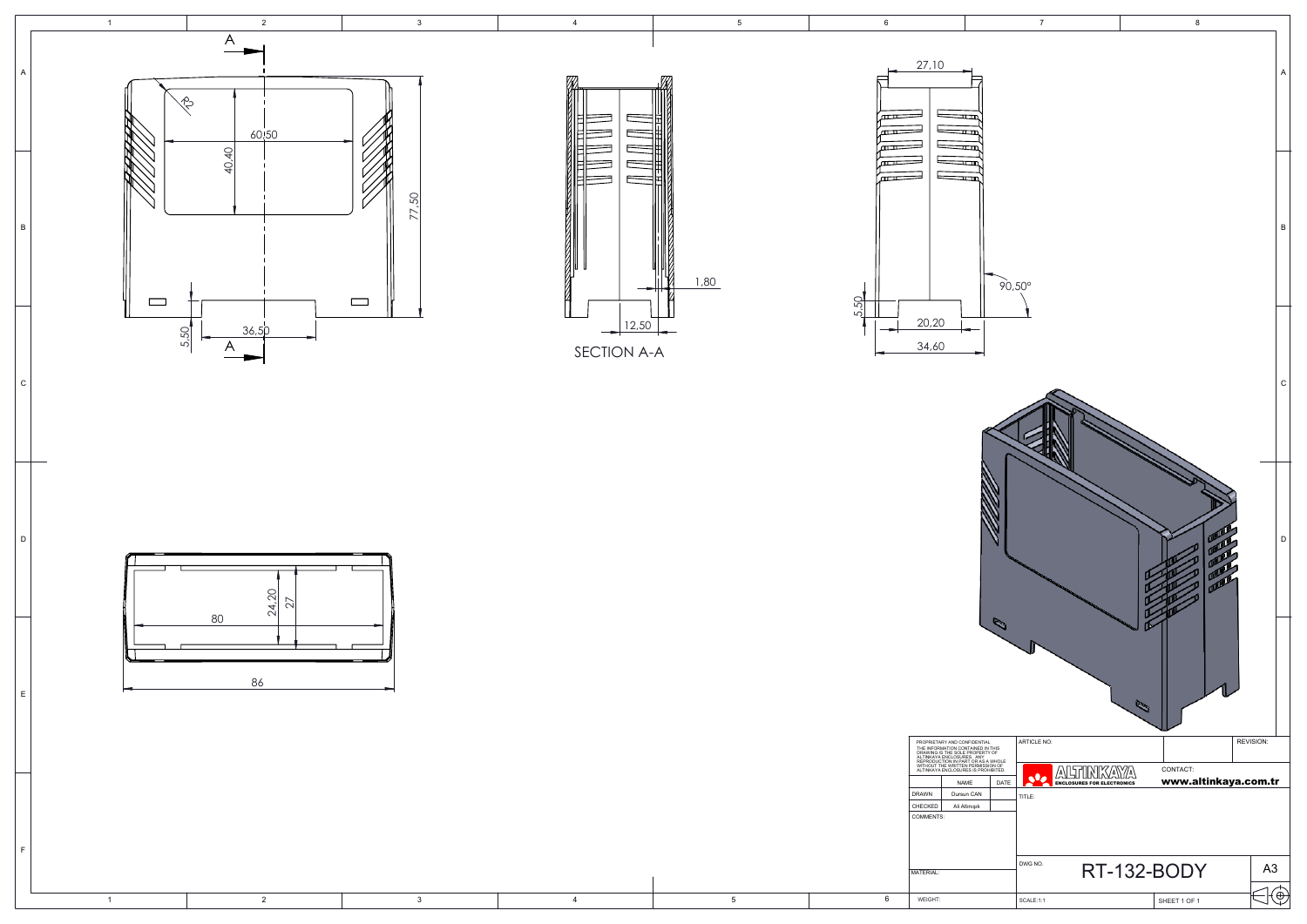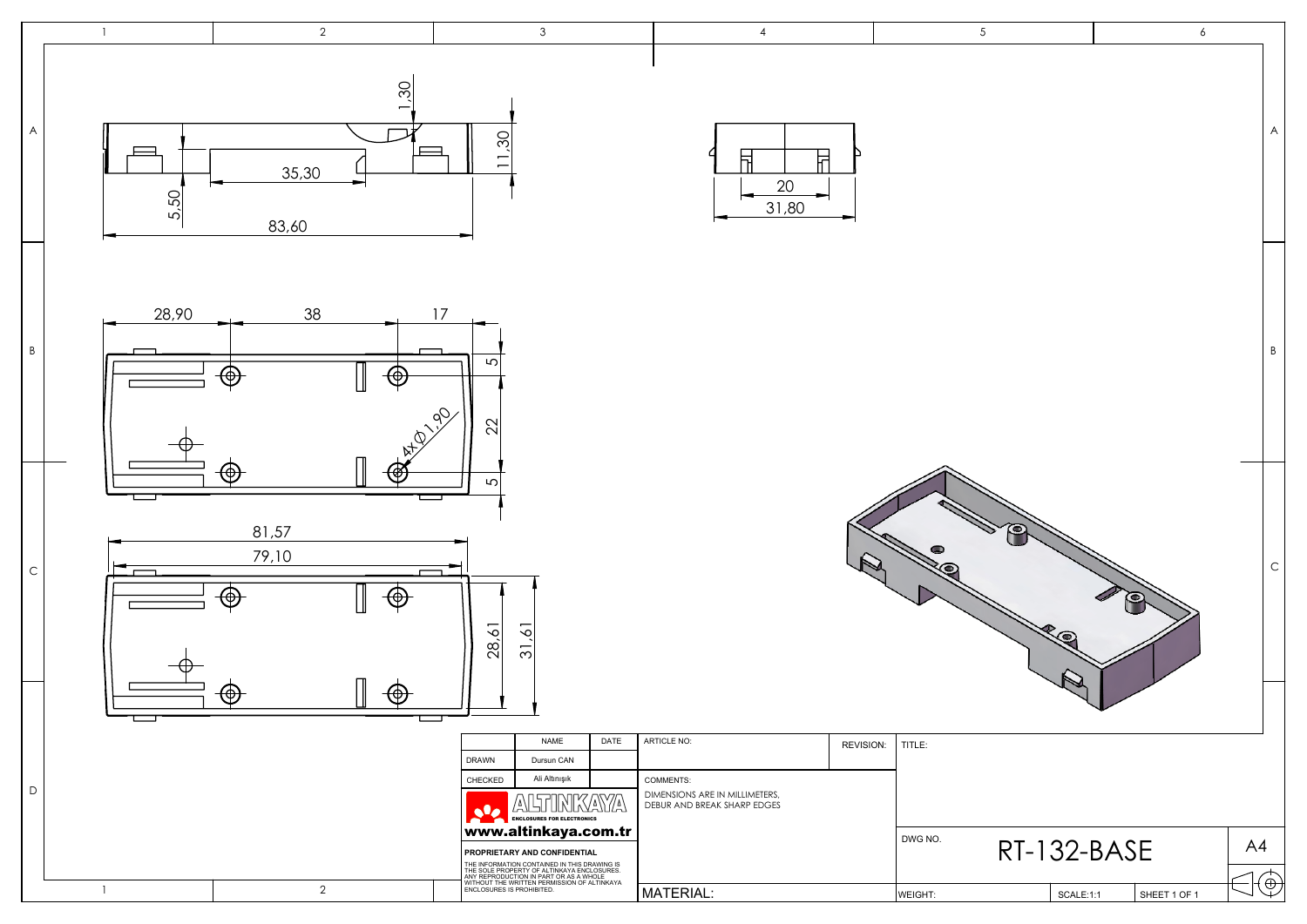|                           |                | $\overline{2}$ | $\mathbf{3}$                                                                                                                                                                                                                                                                                                                                                                                                         | $\overline{4}$                                                                                         | $5\overline{)}$                                                        | $6\overline{6}$                        |
|---------------------------|----------------|----------------|----------------------------------------------------------------------------------------------------------------------------------------------------------------------------------------------------------------------------------------------------------------------------------------------------------------------------------------------------------------------------------------------------------------------|--------------------------------------------------------------------------------------------------------|------------------------------------------------------------------------|----------------------------------------|
| $\boldsymbol{\mathsf{A}}$ | 26,83          | 85,71          | ┑<br>29,83                                                                                                                                                                                                                                                                                                                                                                                                           |                                                                                                        |                                                                        | $\boldsymbol{\mathsf{A}}$              |
| $\, {\sf B}$              | ட              | 84,30          |                                                                                                                                                                                                                                                                                                                                                                                                                      |                                                                                                        |                                                                        | $\, {\sf B}$                           |
| $\mathsf C$               |                |                | 2,50                                                                                                                                                                                                                                                                                                                                                                                                                 |                                                                                                        |                                                                        | $\mathsf C$                            |
| $\mathsf D$               | $\overline{1}$ | $\overline{2}$ | NAME<br>DATE<br>DRAWN<br>Dursun CAN<br>Ali Altınışık<br>CHECKED<br>ALTINKAYA<br>$\mathbf{S}$<br><b>ENCLOSURES FOR ELECTRONICS</b><br>www.altinkaya.com.tr<br><b>PROPRIETARY AND CONFIDENTIAL</b><br>THE INFORMATION CONTAINED IN THIS DRAWING IS<br>THE SOLE PROPERTY OF ALTINKAYA ENCLOSURES.<br>ANY REPRODUCTION IN PART OR AS A WHOLE<br>WITHOUT THE WRITTEN PERMISSION OF ALTINKAYA<br>ENCLOSURES IS PROHIBITED. | ARTICLE NO:<br>COMMENTS:<br>DIMENSIONS ARE IN MILLIMETERS,<br>DEBUR AND BREAK SHARP EDGES<br>MATERIAL: | REVISION:<br>TITLE:<br>DWG NO.<br>RT-132-Panel<br>WEIGHT:<br>SCALE:1:1 | A4<br>$\exists \oplus$<br>SHEET 1 OF 1 |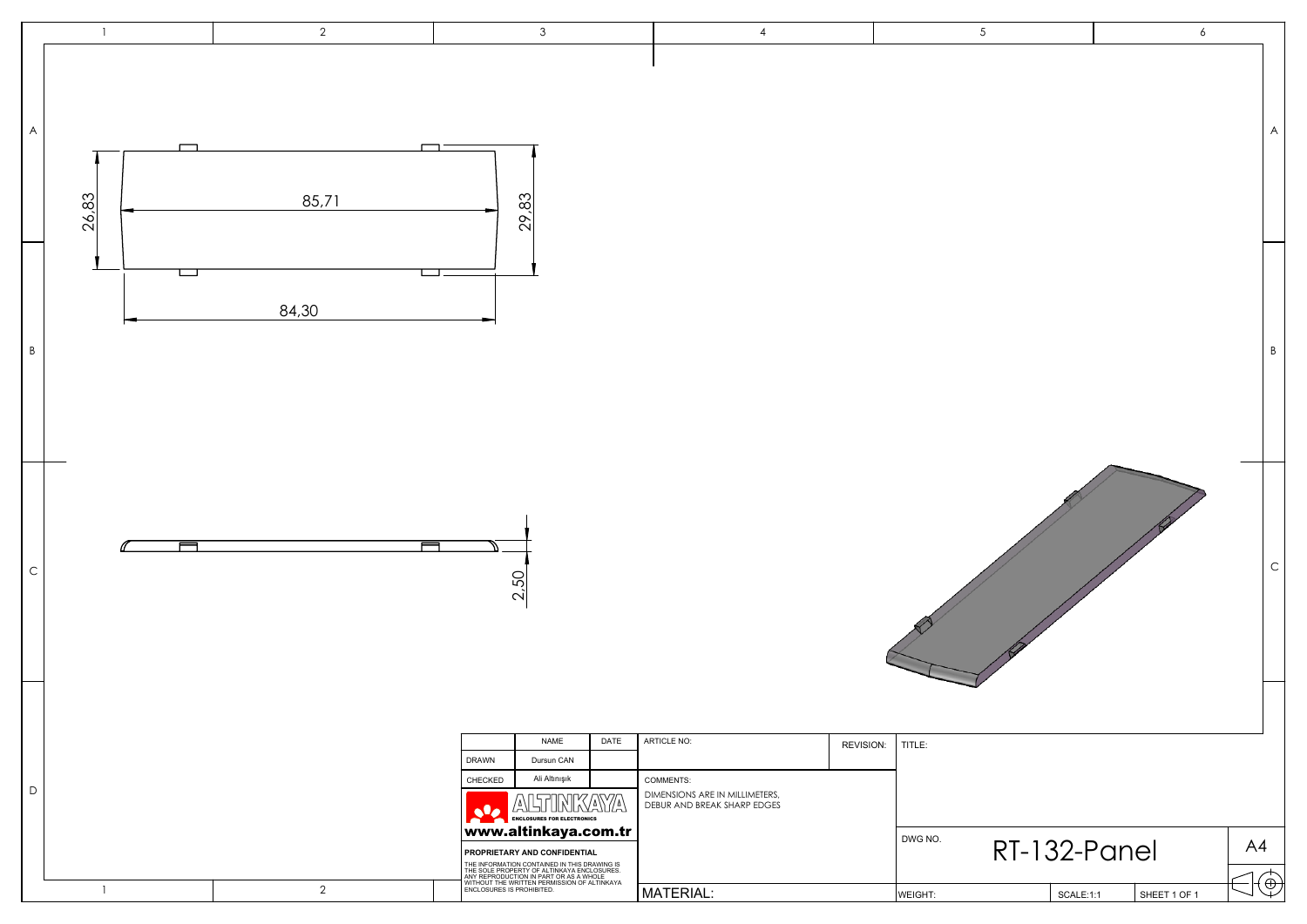